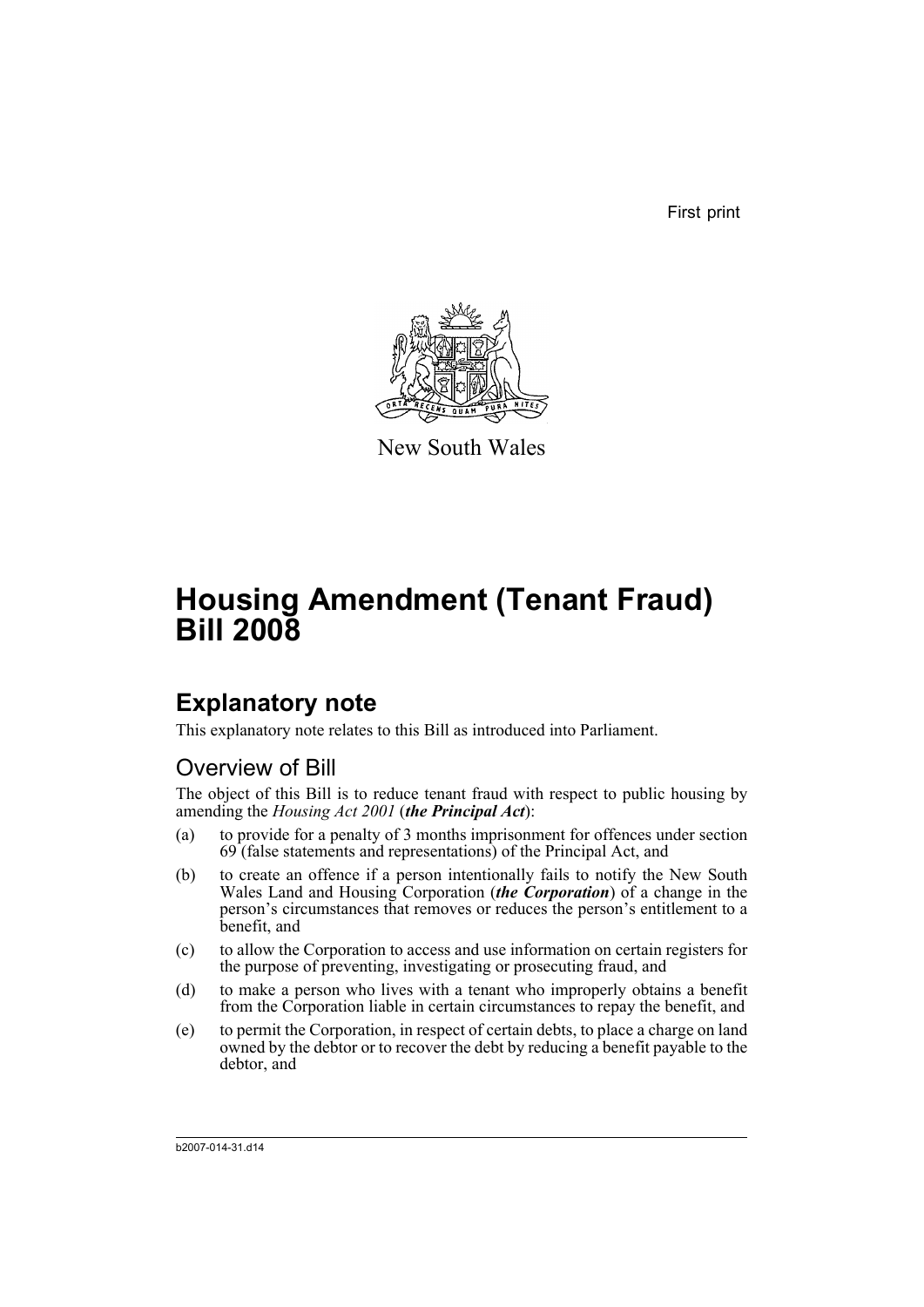Explanatory note

- (f) to provide that a prosecution or proceedings in respect of an offence under the Principal Act may only be instituted by the Corporation, and
- (g) to provide an amnesty for certain persons who notify the Corporation that they are incorrectly or improperly obtaining a benefit from the Corporation.

## Outline of provisions

**Clause 1** sets out the name (also called the short title) of the proposed Act.

**Clause 2** provides for the commencement of the proposed Act on the date of assent to the proposed Act.

**Clause 3** is a formal provision that gives effect to the amendments to the *Housing Act 2001* set out in Schedule 1.

**Clause 4** provides for the repeal of the proposed Act after all the amendments made by the proposed Act have commenced.

## **Schedule 1 Amendments**

**Schedule 1 [1]** provides for a penalty of 3 months imprisonment for an offence under section 69 (1) or (2) of the Principal Act which relate to fraudulently obtaining accommodation or a rental rebate or any other advantage or concession from the Corporation.

**Schedule 1 [2]** inserts proposed sections 69A and 69B in the Principal Act.

Proposed section 69A creates an offence (maximum penalty \$2,200 or 3 months imprisonment, or both) if a person intentionally fails to notify the Corporation of any change in the person's circumstances that removes or reduces the person's entitlement to accommodation or a rental rebate or any other advantage or concession from the Corporation. The notification is to be given within 28 days after the person first becomes aware of the change and that his or her entitlement will be removed or reduced because of the change.

Proposed section 69B permits the Corporation, for the purposes of preventing or investigating fraud against the Corporation, or prosecuting a person for any such fraud, to request, collect, use and disclose information (including personal information) from certain registers of information, including the driver licence register.

**Schedule 1 [3]** inserts proposed sections 72A and 72B in the Principal Act.

Proposed section 72A provides that a person who lives or has lived with another person (the *tenant*) who obtains a benefit from the Corporation (whether or not as a tenant of the Corporation) is jointly and severally liable for certain amounts owed to the Corporation by the tenant if the amount is owed because the tenant improperly obtained a benefit to which the tenant was not entitled because of the person living there and the person was over 18 years at the time and knew, or should reasonably have suspected, that the tenant was improperly obtaining the benefit.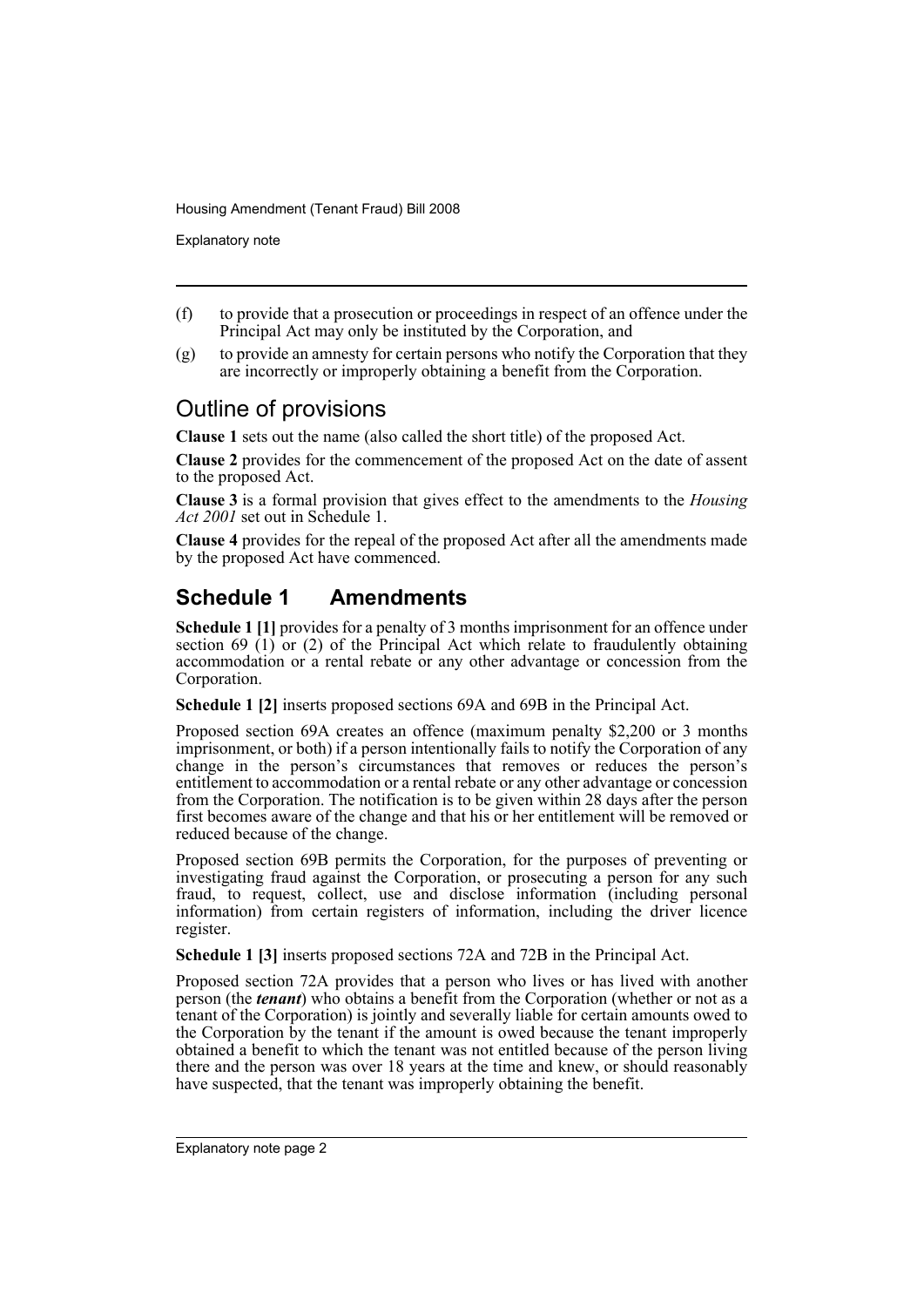Explanatory note

Proposed section 72B permits the Corporation after obtaining an order of a court in proceedings against a person for the recovery of money, to apply to the Registrar-General for registration of the order as a charge on land owned by the person. Such an application may only be made if the amount, or part of the amount, is payable because the person improperly obtained a rental rebate or any other advantage or concession from the Corporation.

**Schedule 1 [4]** permits the Corporation to recover an amount awarded to it by a court in debt proceedings against a person by reducing or cancelling any rental rebate to which the person may otherwise be entitled.

**Schedule 1 [5]** provides that a prosecution or proceeding in respect of an offence under the Principal Act may only be instituted by or on behalf of the Corporation.

**Schedule 1 [6]** amends Schedule 3 to the Principal Act to enable the regulations to make provision for matters of a savings and transitional nature consequent on the enactment of the proposed Act.

**Schedule 1 [7]** inserts a number of savings and transitional provisions in the Principal Act as a consequence of the amendments made by the proposed Act. In particular, the provisions provide for an amnesty in certain circumstances for persons who notify the Corporation that they are incorrectly or improperly obtaining a benefit from the Corporation. If a person notifies the Corporation of his or her conduct before the end of the amnesty period (1 October 2008 or such other day as may be prescribed by the regulations) and before the Corporation has commenced an investigation into the conduct, the person cannot be prosecuted for any fraud offence in relation to that conduct (other than an offence that involves violence or a threat against a person) and no action or proceeding may be brought by the Corporation to recover any penalty, damages or other money from the person in respect of the conduct or any benefit obtained as a result of that conduct before the notification.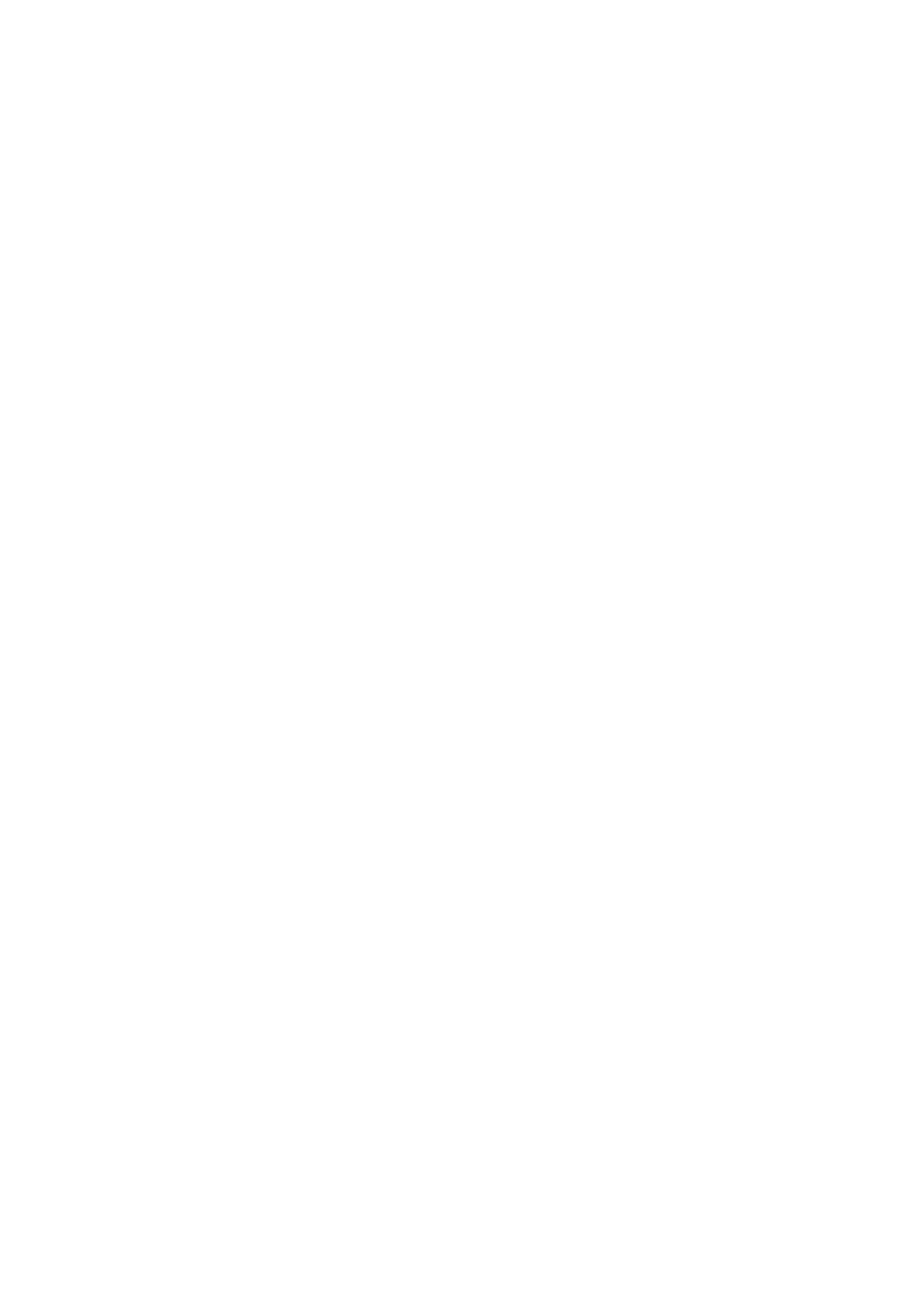First print



New South Wales

# **Housing Amendment (Tenant Fraud) Bill 2008**

## **Contents**

|    |                                     | Page |
|----|-------------------------------------|------|
| 1. | Name of Act                         |      |
|    | 2 Commencement                      |      |
| 3  | Amendment of Housing Act 2001 No 52 |      |
| 4  | Repeal of Act                       | ົ    |
|    | Schedule 1 Amendments               |      |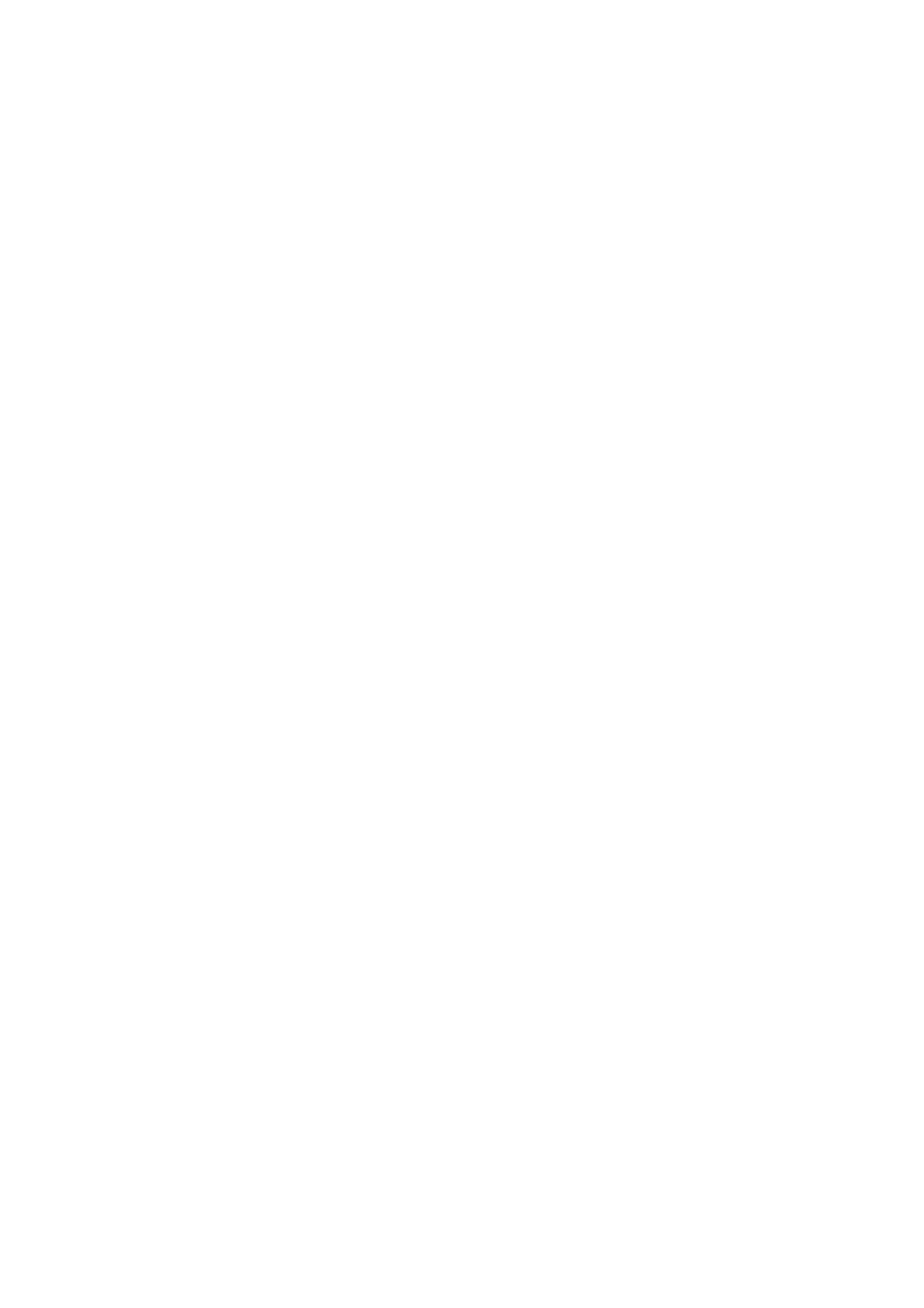

New South Wales

# **Housing Amendment (Tenant Fraud) Bill 2008**

No , 2008

### **A Bill for**

An Act to amend the *Housing Act 2001* with respect to tenant fraud; and for other purposes.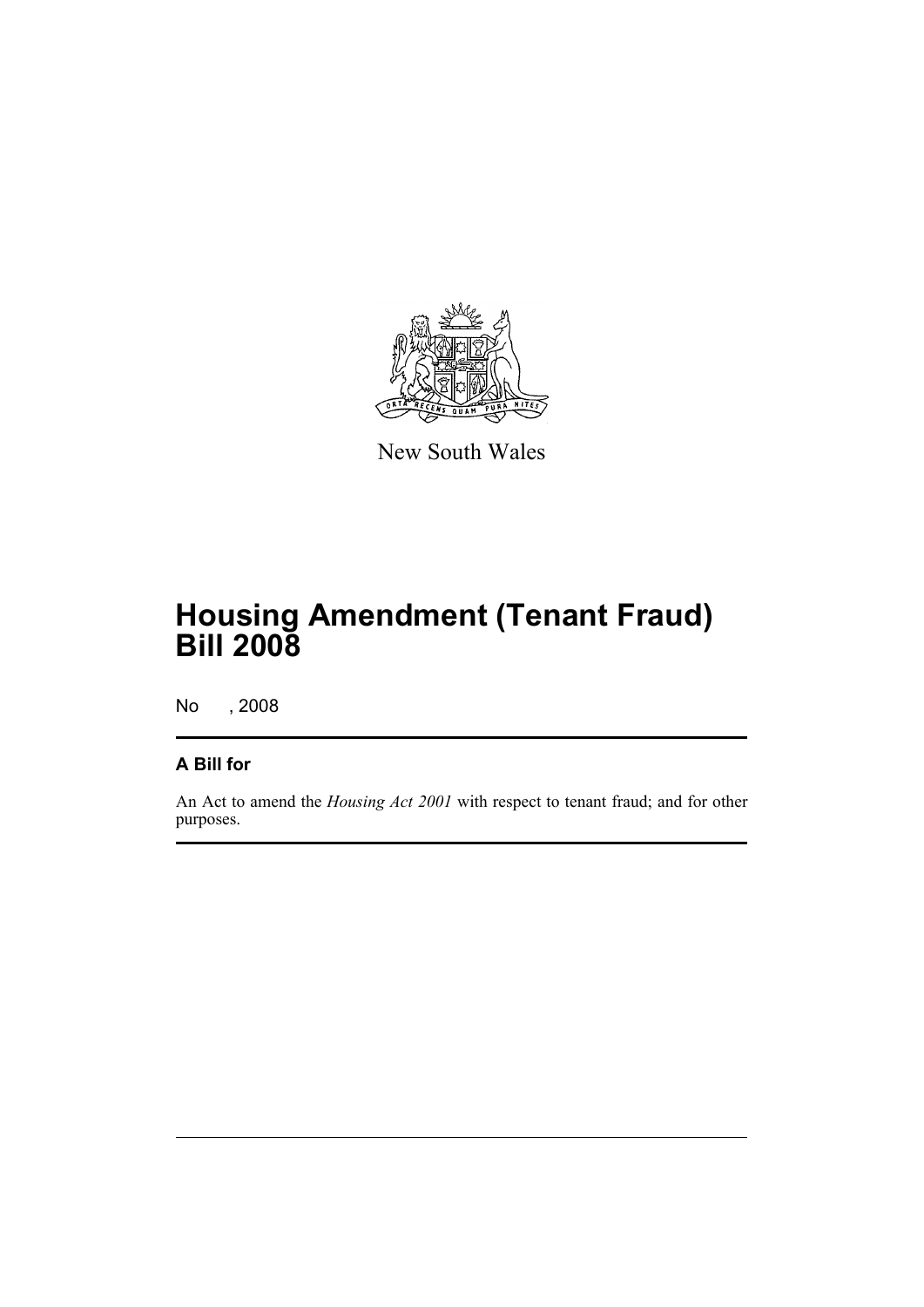<span id="page-7-3"></span><span id="page-7-2"></span><span id="page-7-1"></span><span id="page-7-0"></span>

|              |                      | The Legislature of New South Wales enacts:                                                                                                                | 1              |
|--------------|----------------------|-----------------------------------------------------------------------------------------------------------------------------------------------------------|----------------|
| 1            |                      | Name of Act                                                                                                                                               | $\overline{2}$ |
|              |                      | This Act is the Housing Amendment (Tenant Fraud) Act 2008.                                                                                                | 3              |
| $\mathbf{2}$ |                      | <b>Commencement</b>                                                                                                                                       | $\overline{4}$ |
|              |                      | This Act commences on the date of assent to this Act.                                                                                                     | 5              |
| 3            |                      | Amendment of Housing Act 2001 No 52                                                                                                                       | 6              |
|              |                      | The <i>Housing Act 2001</i> is amended as set out in Schedule 1.                                                                                          | 7              |
| 4            | <b>Repeal of Act</b> |                                                                                                                                                           |                |
|              | (1)                  | This Act is repealed on the day following the day on which this Act<br>commences.                                                                         | 9<br>10        |
|              | (2)                  | The repeal of this Act does not, because of the operation of section 30<br>of the <i>Interpretation Act 1987</i> , affect any amendment made by this Act. | 11<br>12       |
|              |                      |                                                                                                                                                           |                |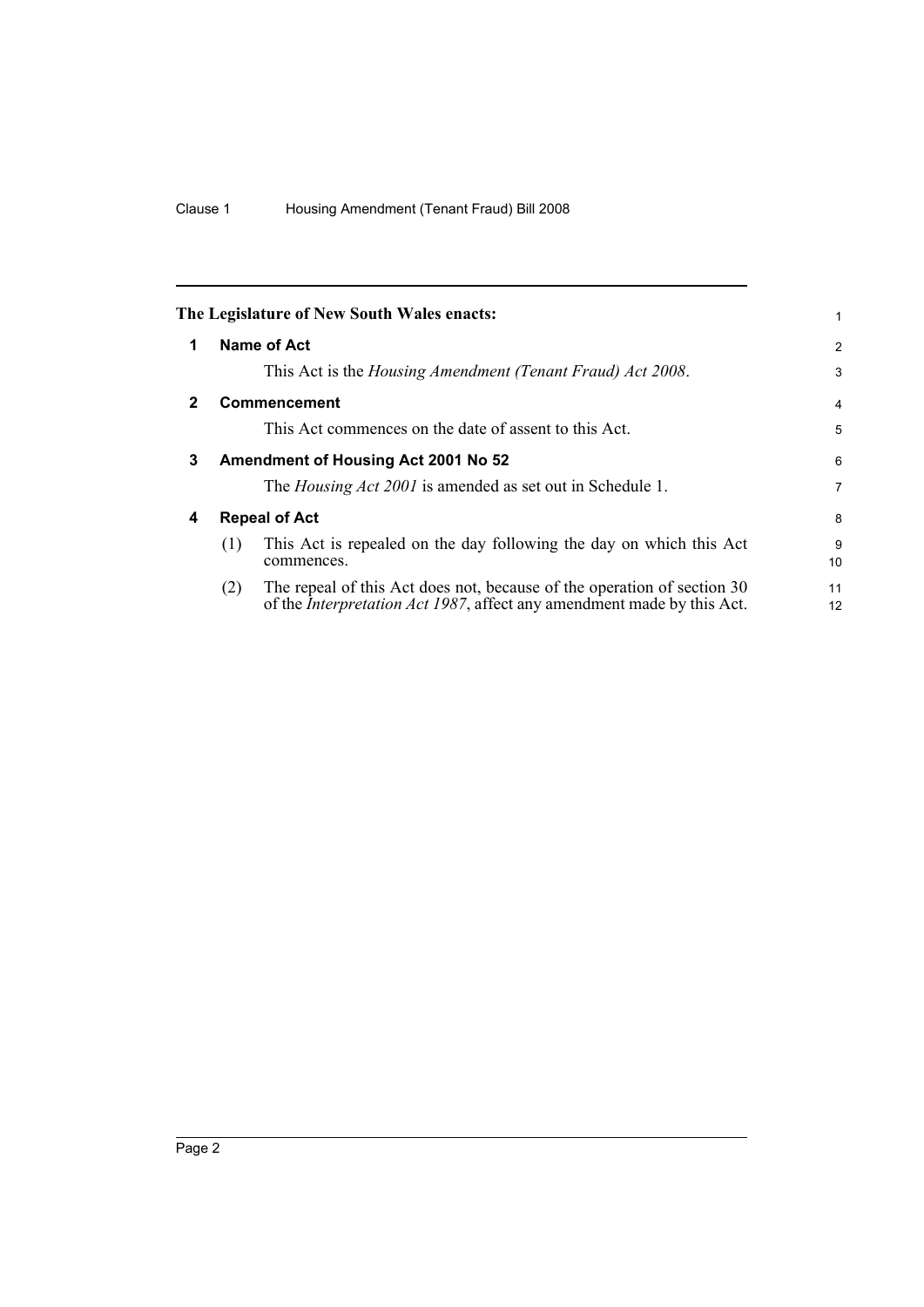Amendments Schedule 1

<span id="page-8-0"></span>

|     | Schedule 1               |                                              |          | <b>Amendments</b>                                                                                                                                                                                                                                                                                                                          | $\mathbf{1}$                    |
|-----|--------------------------|----------------------------------------------|----------|--------------------------------------------------------------------------------------------------------------------------------------------------------------------------------------------------------------------------------------------------------------------------------------------------------------------------------------------|---------------------------------|
|     |                          |                                              |          | (Section 3)                                                                                                                                                                                                                                                                                                                                | 2                               |
| [1] |                          |                                              |          | Section 69 False statements and representations                                                                                                                                                                                                                                                                                            | 3                               |
|     |                          |                                              |          | Omit "20 penalty units" wherever occurring in section 69 (1) and (2).                                                                                                                                                                                                                                                                      | 4                               |
|     |                          |                                              |          | Insert instead "3 months imprisonment or 20 penalty units, or both".                                                                                                                                                                                                                                                                       | 5                               |
| [2] | Sections 69A and 69B     |                                              |          |                                                                                                                                                                                                                                                                                                                                            | 6                               |
|     | Insert after section 69: |                                              |          |                                                                                                                                                                                                                                                                                                                                            | $\overline{7}$                  |
|     | 69A                      | Failure to notify of change of circumstances |          |                                                                                                                                                                                                                                                                                                                                            | 8                               |
|     |                          | (1)                                          | or both. | A person must not, with the intention of retaining or continuing<br>to obtain a benefit to which the person knows that he or she is not<br>entitled, fail to notify the Corporation of any relevant change of<br>circumstances within the time specified in subsection (2).<br>Maximum penalty: 3 months imprisonment or 20 penalty units, | 9<br>10<br>11<br>12<br>13<br>14 |
|     |                          | (2)                                          |          | The Corporation must be notified under subsection (1) within<br>28 days after the person first becomes aware of the relevant<br>change of circumstances.                                                                                                                                                                                   | 15<br>16<br>17                  |
|     |                          | (3)                                          |          | In this section:                                                                                                                                                                                                                                                                                                                           | 18                              |
|     |                          |                                              |          | <b>benefit</b> means any accommodation, rental rebate or any other<br>advantage or concession from the Corporation.                                                                                                                                                                                                                        | 19<br>20                        |
|     |                          |                                              |          | relevant change of circumstances means a change in the<br>person's circumstances that will remove or reduce the person's<br>entitlement to a benefit.                                                                                                                                                                                      | 21<br>22<br>23                  |
|     | 69B                      | fraud                                        |          | Access to information for preventing, investigating or prosecuting                                                                                                                                                                                                                                                                         | 24<br>25                        |
|     |                          | (1)                                          |          | For the purposes of preventing or investigating fraud against the<br>Corporation, or prosecuting a person for any such fraud, the<br>Corporation may request, collect, use and disclose information<br>from any one or more of the following registers:                                                                                    | 26<br>27<br>28<br>29            |
|     |                          |                                              | (a)      | a driver licence register within the meaning of the Road<br>Transport (Driver Licensing) Act 1998,                                                                                                                                                                                                                                         | 30<br>31                        |
|     |                          |                                              | (b)      | the Register within the meaning of the Road Transport<br>(Vehicle Registration) Act 1997,                                                                                                                                                                                                                                                  | 32<br>33                        |
|     |                          |                                              | (c)      | the Register within the meaning of the Business Names Act<br>2002,                                                                                                                                                                                                                                                                         | 34<br>35                        |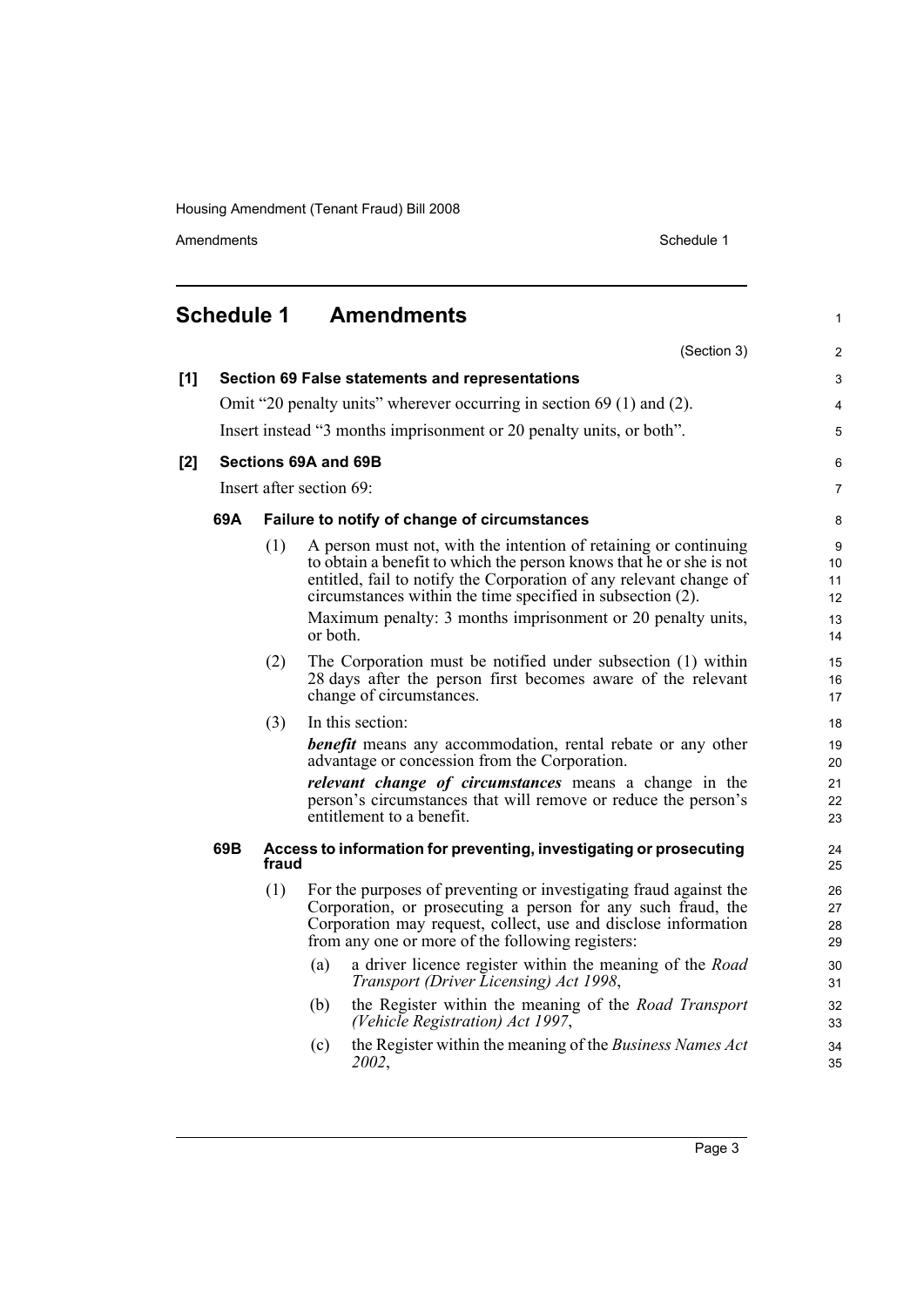Schedule 1 Amendments

(d) the Register maintained under section 31B of the *Real Property Act 1900*,

21 22

- (e) the Register of Interests in Goods maintained under section 4 of the *Registration of Interests in Goods Act 1986*,
- (f) any register maintained under the *Maritime Services Act 1935* or the *Marine Safety Act 1998* with respect to registrable vessels.
- (2) A person or body who maintains a register referred to in subsection (1) is, on receipt of a written request from the Corporation, to disclose to the Corporation any information held on the register that relates to the person or property in respect of which the request is made.
- (3) The Corporation may, in relation to a request under this section for information about a person or property, disclose information about that person or property to the person or body to whom the request is being made.
- (4) In this section, *information* includes personal information within the meaning of the *Privacy and Personal Information Protection Act 1998*.

#### **[3] Sections 72A and 72B**

Insert after section 72:

#### **72A Persons living with tenants liable to repay certain amounts**

A person is jointly and severally liable with another person (*the tenant*) to pay to the Corporation any amount that the tenant is liable to pay to the Corporation if:

- (a) the person lives or has lived with the tenant, and
- (b) the tenant is liable to pay the amount to the Corporation because the tenant improperly obtained a rental rebate or any other advantage or concession to which the tenant was not entitled because of the person living with the tenant, and
- (c) the person was over 18 years of age at the time the tenant became liable to pay the amount and knew, or should reasonably have suspected, that the tenant was improperly obtaining the rental rebate or the other advantage or concession.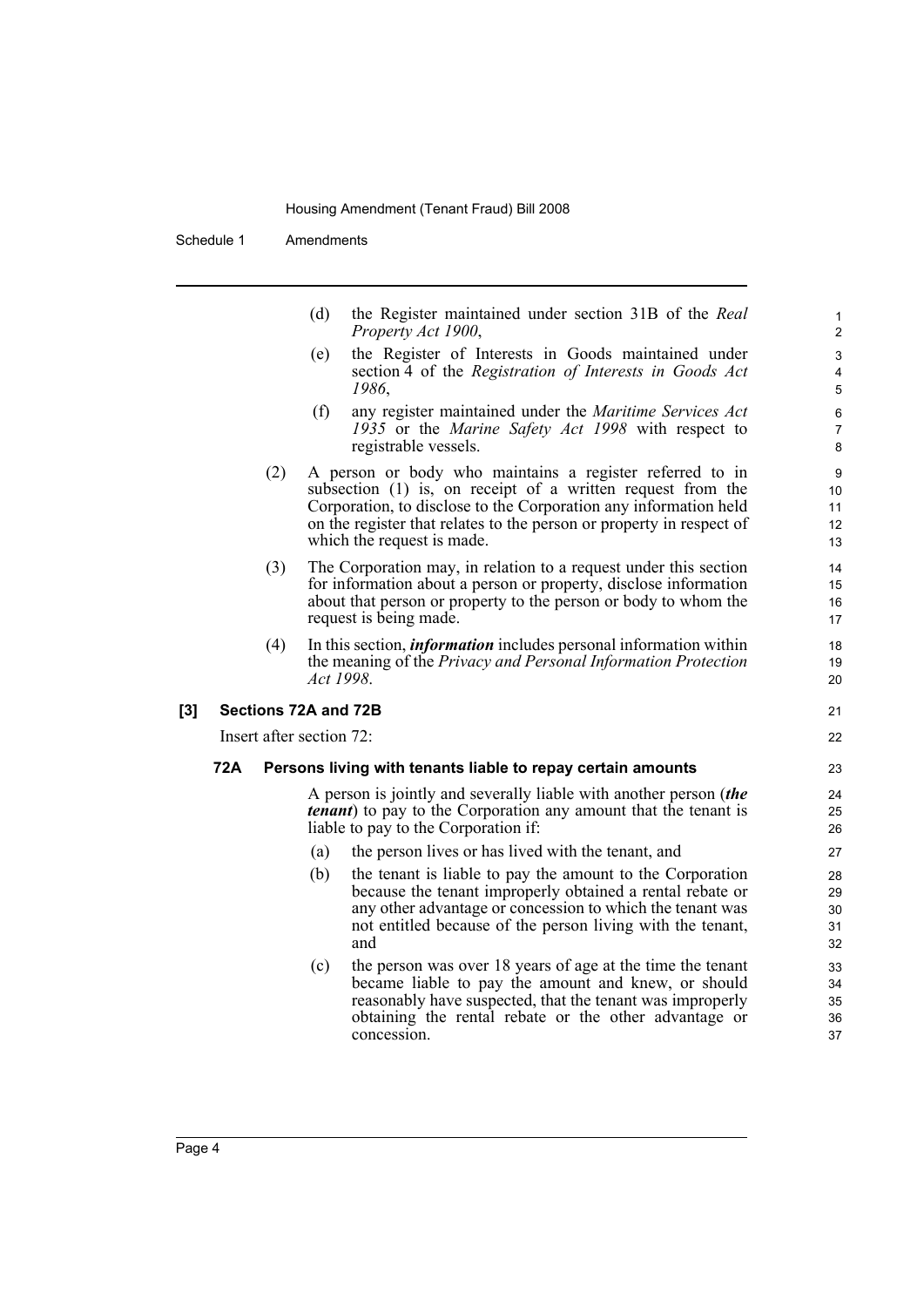Amendments Schedule 1

| 72B |     | Registration of debt as charge on land                                                                                                                                                                                                                                                                                               | 1                                           |
|-----|-----|--------------------------------------------------------------------------------------------------------------------------------------------------------------------------------------------------------------------------------------------------------------------------------------------------------------------------------------|---------------------------------------------|
|     | (1) | The Corporation may, after obtaining an order of a court in<br>proceedings against a person for the recovery of money, apply to<br>the Registrar-General for registration of the order in relation to<br>any land owned by the person (including any land owned jointly<br>with another person).                                     | $\overline{\mathbf{c}}$<br>3<br>4<br>5<br>6 |
|     | (2) | An application may not be made under this section unless:                                                                                                                                                                                                                                                                            | 7                                           |
|     |     | the amount payable to the Corporation under the order (or<br>(a)<br>the total amount payable under the orders) to which the<br>application relates exceeds \$1,000 or such other amount as<br>is prescribed by the regulations, and                                                                                                  | 8<br>9<br>10<br>11                          |
|     |     | (b)<br>the amount, or part of the amount, is payable because the<br>person improperly obtained a rental rebate or any other<br>advantage or concession from the Corporation.                                                                                                                                                         | 12<br>13<br>14                              |
|     | (3) | An application under this section must define the land to which it<br>relates.                                                                                                                                                                                                                                                       | 15<br>16                                    |
|     | (4) | The Registrar-General must, on application under this section<br>and lodgment of the court order, register the order in relation to<br>the land in such manner as the Registrar-General thinks fit.                                                                                                                                  | 17<br>18<br>19                              |
|     | (5) | There is created by force of this section, on the registration of the<br>order, a charge on the land in relation to which the order is<br>registered to secure the payment to the Corporation of the amount<br>payable under the order.                                                                                              | 20<br>21<br>22<br>23                        |
|     | (6) | Such a charge ceases to have effect in relation to the land:                                                                                                                                                                                                                                                                         | 24                                          |
|     |     | (a)<br>if the Corporation certifies in writing that the amount<br>payable under the order has been paid to the Corporation<br>or that the Corporation has otherwise agreed to the<br>cancellation of the charge on registration of the<br>cancellation of the charge by the Registrar-General, or                                    | 25<br>26<br>27<br>28<br>29                  |
|     |     | (b)<br>on the sale or other disposition of the property with the<br>consent of the Corporation, or                                                                                                                                                                                                                                   | 30<br>31                                    |
|     |     | on the sale of the land to a purchaser in good faith for value<br>(c)<br>who, at the time of the sale, has no notice of the charge,                                                                                                                                                                                                  | 32<br>33                                    |
|     |     | whichever first occurs.                                                                                                                                                                                                                                                                                                              | 34                                          |
|     | (7) | Such a charge is subject to every charge or encumbrance to which<br>the land was subject immediately before the order was registered<br>and, in the case of land under the provisions of the Real Property<br>Act 1900, is subject to every prior mortgage, lease or other<br>interest recorded in the Register kept under that Act. | 35<br>36<br>37<br>38<br>39                  |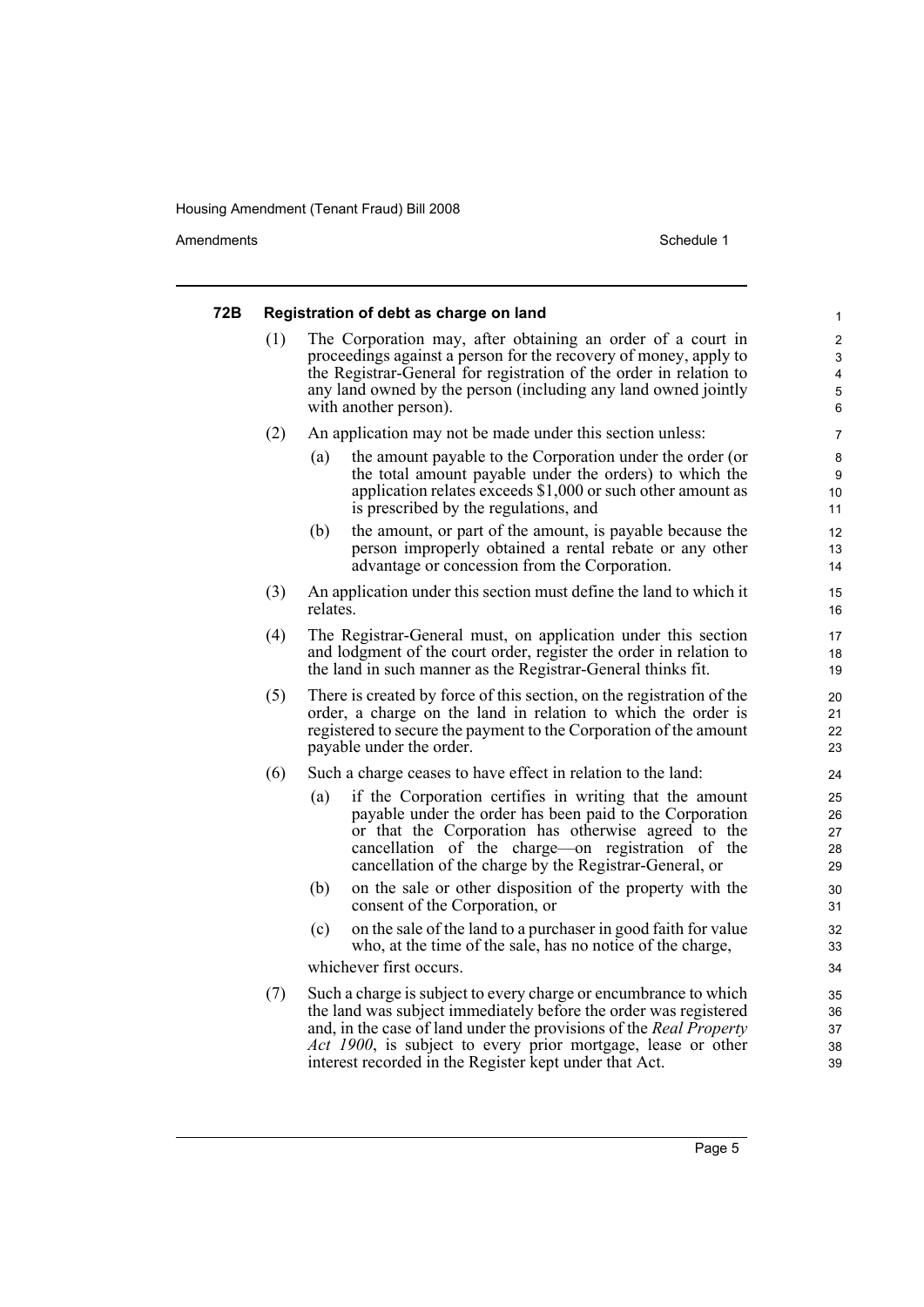Schedule 1 Amendments

|     | (8)                               | Such a charge is not affected by any change of ownership of the<br>land, except as provided by subsection (6).                                                                                                                                           | $\mathbf 1$<br>$\overline{2}$ |
|-----|-----------------------------------|----------------------------------------------------------------------------------------------------------------------------------------------------------------------------------------------------------------------------------------------------------|-------------------------------|
|     | (9)                               | If:                                                                                                                                                                                                                                                      | 3                             |
|     |                                   | such a charge is created on land of a particular kind and the<br>(a)<br>provisions of any law of the State provide for the<br>registration of title to, or charges over, land of that kind,<br>and                                                       | 4<br>5<br>6<br>$\overline{7}$ |
|     |                                   | the charge is so registered,<br>(b)                                                                                                                                                                                                                      | 8                             |
|     |                                   | a person who purchases or otherwise acquires the land after the<br>registration of the charge is, for the purposes of subsection (6),<br>taken to have notice of the charge.                                                                             | 9<br>10<br>11                 |
|     | (10)                              | If such a charge relates to land under the provisions of the Real<br><i>Property Act 1900</i> , the charge has no effect until it is registered<br>under that Act.                                                                                       | 12<br>13<br>14                |
|     | (11)                              | In this section, a reference to an order of a court includes a<br>reference to a judgment of a court.                                                                                                                                                    | 15<br>16                      |
| [4] |                                   | Section 73 Recovery of amounts due to Corporation                                                                                                                                                                                                        | 17                            |
|     | Insert at the end of the section: |                                                                                                                                                                                                                                                          |                               |
|     | (2)                               | The Corporation may recover an amount awarded to it by a court<br>in proceedings against a person for the recovery of money by<br>reducing or cancelling, in accordance with Part 7, any rental<br>rebate to which the person may otherwise be entitled. | 19<br>20<br>21<br>22          |
| [5] |                                   | <b>Section 74 Proceedings for offences</b>                                                                                                                                                                                                               | 23                            |
|     | Insert at the end of the section: |                                                                                                                                                                                                                                                          |                               |
|     | (2)                               | A prosecution or proceeding in respect of an offence under this<br>Act may only be instituted by or on behalf of the Corporation.                                                                                                                        | 25<br>26                      |
| [6] |                                   | Schedule 3 Savings, transitional and other provisions                                                                                                                                                                                                    | 27                            |
|     |                                   | Insert at the end of clause $1(1)$ :                                                                                                                                                                                                                     | 28                            |
|     |                                   | Housing Amendment (Tenant Fraud) Act 2008                                                                                                                                                                                                                | 29                            |
|     |                                   |                                                                                                                                                                                                                                                          |                               |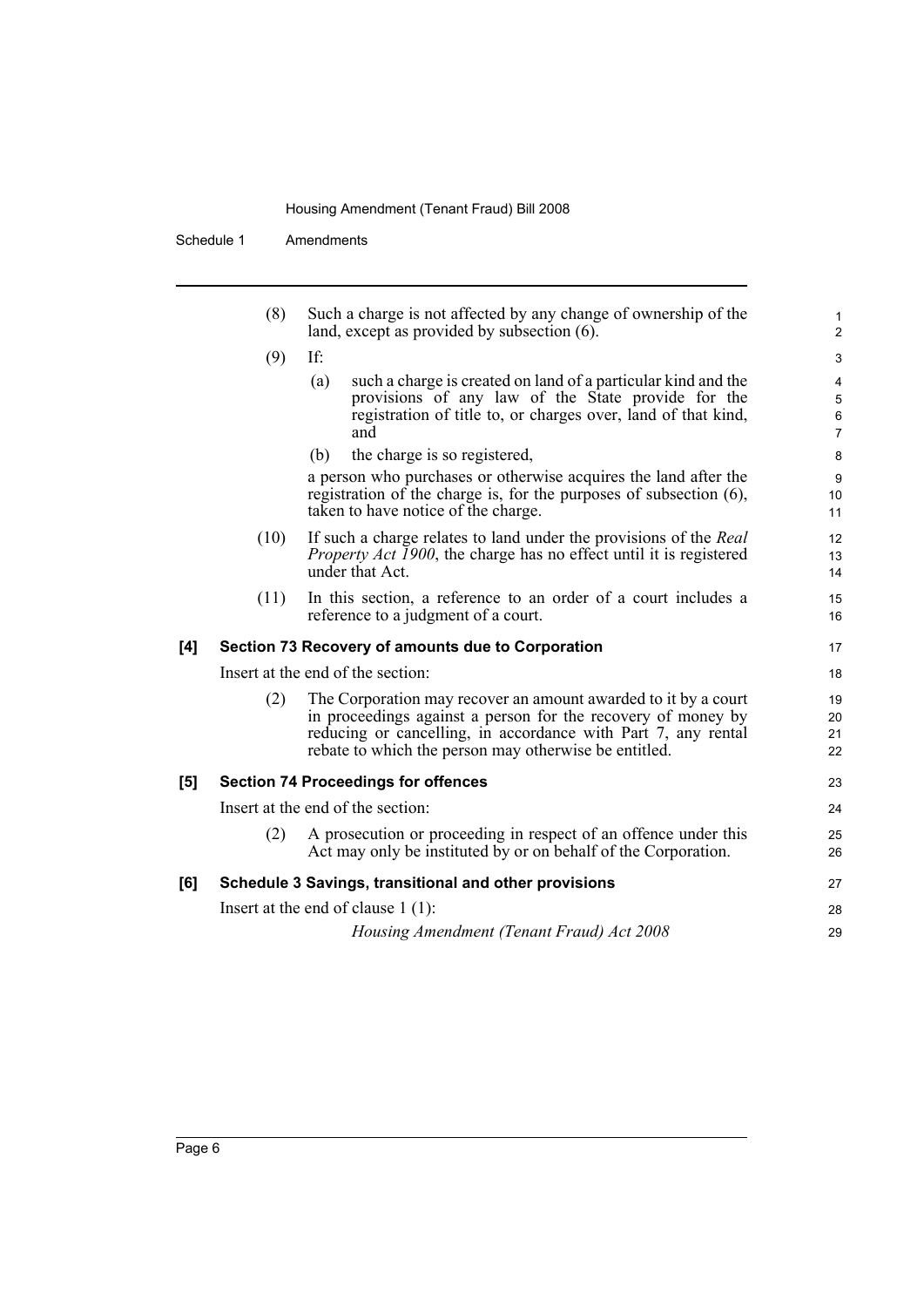Amendments Schedule 1

| $\left[ 7 \right]$ | <b>Schedule 3</b><br>Insert at the end of the Schedule with appropriate Part and clause numbering: |                                                                                                                                                                                                                                                                                                                                            |                                                                      |  |
|--------------------|----------------------------------------------------------------------------------------------------|--------------------------------------------------------------------------------------------------------------------------------------------------------------------------------------------------------------------------------------------------------------------------------------------------------------------------------------------|----------------------------------------------------------------------|--|
|                    | <b>Part</b>                                                                                        | Provisions consequent on enactment of<br><b>Housing Amendment (Tenant Fraud) Act</b>                                                                                                                                                                                                                                                       |                                                                      |  |
|                    |                                                                                                    | 2008                                                                                                                                                                                                                                                                                                                                       | 5                                                                    |  |
|                    |                                                                                                    | Failure to notify of change of circumstances                                                                                                                                                                                                                                                                                               |                                                                      |  |
|                    | (1)                                                                                                | Section 69A extends to a change in a person's circumstances that<br>occurred before the commencement of that section but only if the<br>change continues to affect the person's entitlement to<br>accommodation or a rental rebate or any other advantage or<br>concession from the Corporation after the commencement of that<br>section. | $\overline{7}$<br>8<br>9<br>10 <sup>1</sup><br>11<br>12 <sup>2</sup> |  |
|                    | (2)                                                                                                | A change of circumstances referred to in subclause (1) must be<br>notified to the Corporation within 28 days after the<br>commencement of section 69A.                                                                                                                                                                                     | 13<br>14<br>15                                                       |  |
|                    |                                                                                                    | Persons living with tenants liable to repay certain amounts                                                                                                                                                                                                                                                                                | 16                                                                   |  |
|                    |                                                                                                    | Section 72A extends to an amount that a tenant (within the<br>meaning of that section) was required to pay to the Corporation<br>before the commencement of that section.<br>Registration of debt as charge on land                                                                                                                        |                                                                      |  |
|                    |                                                                                                    |                                                                                                                                                                                                                                                                                                                                            |                                                                      |  |
|                    |                                                                                                    | Section 72B extends to an order that was obtained by the<br>Corporation before the commencement of that section.                                                                                                                                                                                                                           | 21<br>22                                                             |  |
|                    | <b>Part</b>                                                                                        | <b>Tenant fraud amnesty</b>                                                                                                                                                                                                                                                                                                                | 23                                                                   |  |
|                    |                                                                                                    | <b>Temporary amnesty</b>                                                                                                                                                                                                                                                                                                                   | 24                                                                   |  |
|                    | (1)                                                                                                | The objective of this clause is to provide an amnesty:                                                                                                                                                                                                                                                                                     | 25                                                                   |  |
|                    |                                                                                                    | to encourage a person to notify the Corporation if the<br>(a)<br>person is incorrectly or improperly obtaining a benefit<br>from the Corporation, and                                                                                                                                                                                      | 26<br>27<br>28                                                       |  |
|                    |                                                                                                    | to encourage a person to notify the Corporation of any<br>(b)<br>change in the person's circumstances that removes or<br>reduces the person's entitlement to a benefit from the<br>Corporation, and                                                                                                                                        | 29<br>30<br>31<br>32                                                 |  |
|                    |                                                                                                    | to protect any such person from prosecution or civil<br>(c)<br>proceedings in respect of the matters notified before the<br>end of the amnesty period.                                                                                                                                                                                     | 33<br>34<br>35                                                       |  |
|                    |                                                                                                    |                                                                                                                                                                                                                                                                                                                                            |                                                                      |  |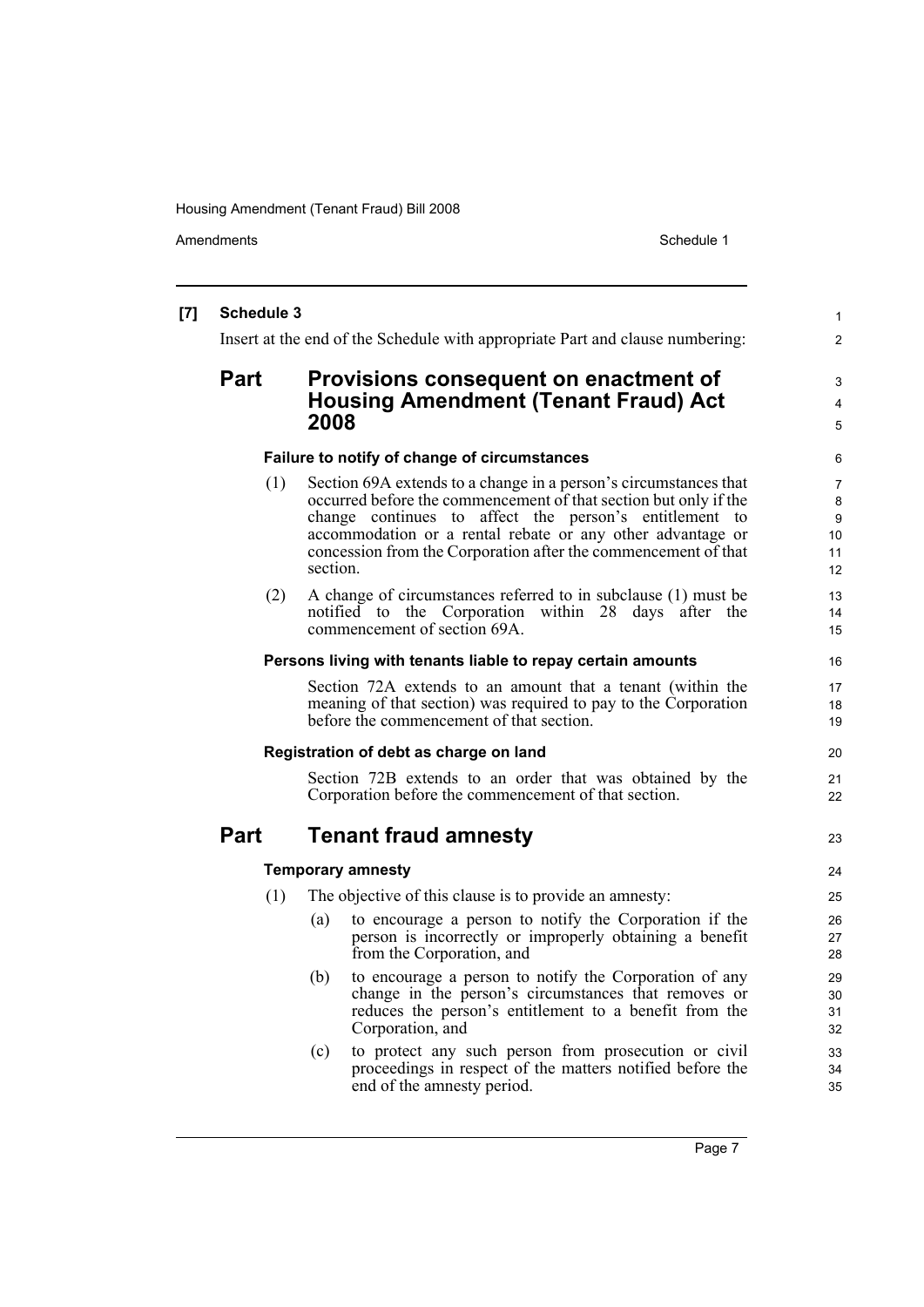Schedule 1 Amendments

| (2) | In this clause:                                                                                                                                                   | 1                            |  |  |  |
|-----|-------------------------------------------------------------------------------------------------------------------------------------------------------------------|------------------------------|--|--|--|
|     | <b>benefit</b> includes an entitlement to accommodation or a rental<br>rebate or any other advantage or concession.                                               | $\overline{2}$<br>3          |  |  |  |
|     | end of the amnesty period means 1 October 2008 or such other                                                                                                      | 4                            |  |  |  |
|     | day as may be prescribed by the regulations.                                                                                                                      | 5                            |  |  |  |
|     | <i>fraud offence</i> means an offence relating to improperly obtaining                                                                                            | 6                            |  |  |  |
|     | a benefit from the Corporation, other than an offence that<br>involves violence or a threat against a person.                                                     | $\overline{7}$<br>8          |  |  |  |
|     | Note. Examples of fraud offences include an offence under section 69<br>or 69A of this Act, or an offence under section 178BA or 178BB of the<br>Crimes Act 1900. | $\boldsymbol{9}$<br>10<br>11 |  |  |  |
| (3) | A person cannot be prosecuted for a fraud offence in respect of                                                                                                   | 12                           |  |  |  |
|     | any conduct that would constitute such an offence if the person<br>notifies the Corporation of the person's conduct:                                              | 13                           |  |  |  |
|     | before the end of the amnesty period, and<br>(a)                                                                                                                  | 14                           |  |  |  |
|     |                                                                                                                                                                   | 15                           |  |  |  |
|     | before the Corporation has commenced an investigation<br>(b)<br>into the conduct.                                                                                 | 16<br>17                     |  |  |  |
| (4) | If a person notifies the Corporation in accordance with subclause                                                                                                 |                              |  |  |  |
|     | $(3)$ , no action or proceeding may be brought by the Corporation<br>to recover any penalty, damages or other monies from the person                              |                              |  |  |  |
|     | in respect of:                                                                                                                                                    |                              |  |  |  |
|     | the conduct constituting the fraud offence that occurred<br>(a)<br>before the notification, or                                                                    | 22<br>23                     |  |  |  |
|     | the benefit that the person incorrectly or improperly<br>(b)<br>obtained, as a result of that conduct, from the Corporation<br>before the notification.           | 24<br>25<br>26               |  |  |  |
|     |                                                                                                                                                                   |                              |  |  |  |
| (5) | The onus of proving that a notification took place for the<br>purposes of this clause is on the person who made the                                               | 27<br>28                     |  |  |  |
|     | notification.                                                                                                                                                     | 29                           |  |  |  |
| (6) | This clause does not apply to any prosecution or to any action or                                                                                                 | 30                           |  |  |  |
|     | proceeding commenced before the commencement of this clause.                                                                                                      | 31                           |  |  |  |